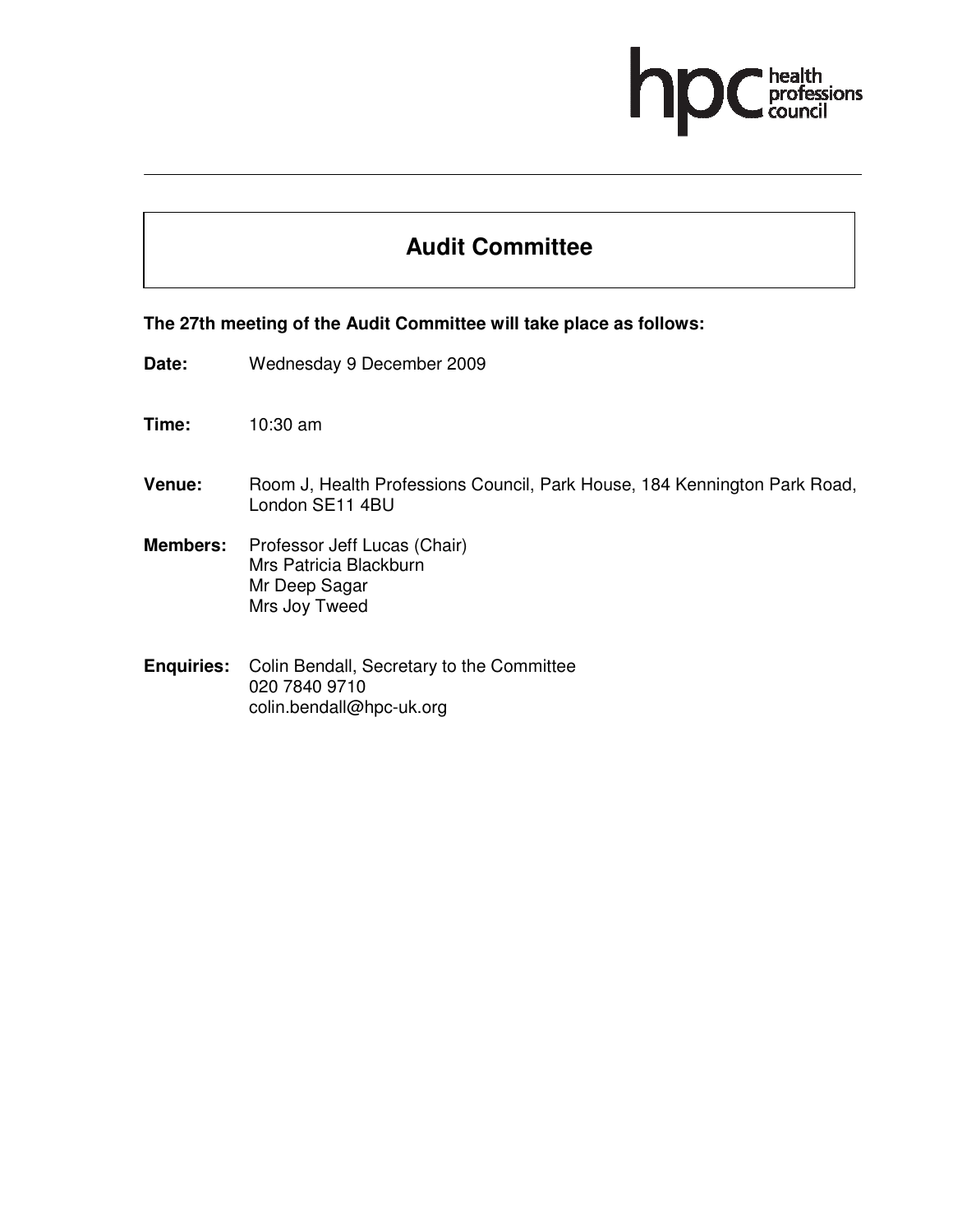# Part 1 – Public Agenda

| 1              | <b>Apologies for absence</b>                                                                                                                                    | verbal                   |
|----------------|-----------------------------------------------------------------------------------------------------------------------------------------------------------------|--------------------------|
| 2              | Approval of agenda                                                                                                                                              | verbal                   |
| 3              | <b>Declaration of members' interests</b>                                                                                                                        | verbal                   |
| 4              | Minutes of the Audit Committee meeting of 29 September 2009<br>Colin Bendall - Secretary to the Committee                                                       | enclosure 1<br>AUD 51/09 |
| 5              | <b>Matters arising</b><br>Colin Bendall - Secretary to the Committee                                                                                            | enclosure 2<br>AUD 52/09 |
| 6              | <b>Business Process Improvement report</b><br>Roy Dunn - Head of Business Process Improvement                                                                   | enclosure 3<br>AUD 53/09 |
|                | Items for discussion/approval                                                                                                                                   |                          |
| $\overline{7}$ | <b>Response to the Poynter Review</b><br>Greg Ross-Sampson - Director of Operations                                                                             | enclosure 4<br>AUD 54/09 |
| 8              | <b>Risks owned by the Director of Operations</b><br>Greg Ross-Sampson - Director of Operations                                                                  | verbal                   |
| 9              | Internal audit report - Financial systems<br>Gary Butler - Director of Finance                                                                                  | enclosure 5<br>AUD 55/09 |
| 10             | Internal audit report - Online renewals project<br>Greg Ross-Sampson - Director of Operations                                                                   | enclosure 6<br>AUD 56/09 |
| 11             | Internal audit reports - Closed cases quality assurance;<br>Fitness to Practise procedural compliance review<br>Kelly Johnson - Director of Fitness to Practise | enclosure 7<br>AUD 57/09 |
| 12             | Internal audit report - Review of recommendations from<br>previous reports<br>Colin Bendall - Secretary to the Committee                                        | enclosure 8<br>AUD 58/09 |
| 13             | Internal audit progress report<br>Colin Bendall - Secretary to the Committee                                                                                    | enclosure 9<br>AUD 59/09 |

Public RD: None

Final DD: None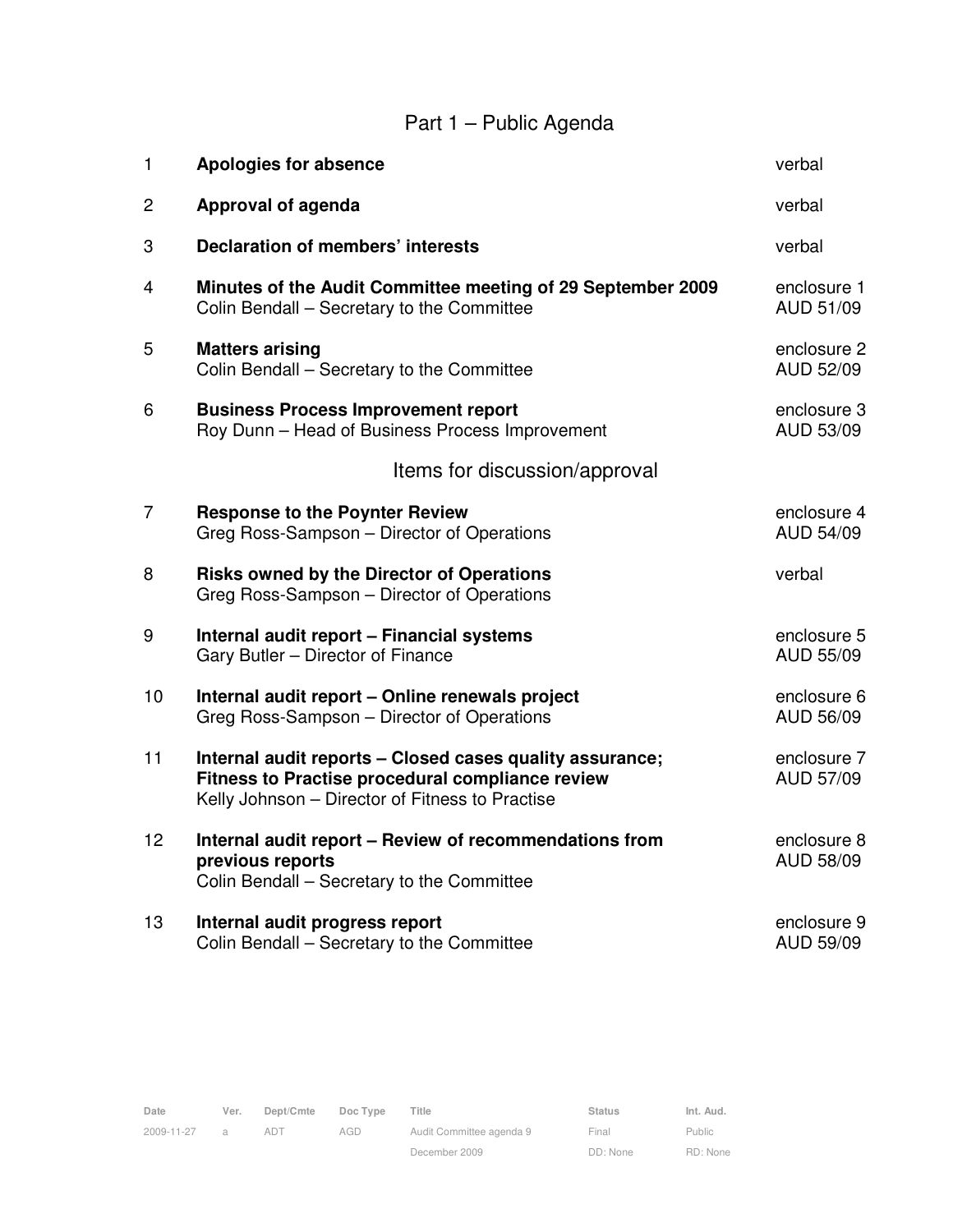### Items to note

| 14  | <b>National Audit Office</b><br>Colin Bendall – Secretary to the Committee                                    | enclosure 10<br>AUD 60/09 |
|-----|---------------------------------------------------------------------------------------------------------------|---------------------------|
| 15  | <b>International Financial Reporting Standards draft accounts 2008-9</b><br>Gary Butler – Director of Finance | enclosure 11<br>AUD 61/09 |
| 16  | 22-26 Stannary Street Limited<br>Gary Butler – Director of Finance                                            | enclosure 12<br>AUD 62/09 |
| 17  | Dates of Committee meetings 2010-11<br>Colin Bendall – Secretary to the Committee                             | enclosure 13<br>AUD 63/09 |
| 1 R | Any other hueingee                                                                                            |                           |

18 **Any other business** Previously notified and agreed by the Chair

#### 19 **Date & time of next meeting:**

10.30 am on Wednesday 24 February 2010

The meeting on 24 February will be followed by training for the Committee. The training session will finish by 3.30 pm.

#### **Subsequent meetings at 10.30 am:**

Thursday 24 June 2010

#### **Resolution**

The Committee is invited to adopt one or more of the following:

'The Committee hereby resolves that the remainder of the meeting shall be held in private, because the matters being discussed relate to one or more of the following;

- (1) information relating to a registrant, former registrant or applicant for registration;
- (2) information relating to an employee or officer holder, former employee or applicant for any post or office;
- (3) the terms of, or expenditure under, a tender or contract for the purchase or supply of goods or services or the acquisition or disposal of property;
- (4) negotiations or consultation concerning labour relations between the Council and its employees;
- (5) any issue relating to legal proceedings which are being contemplated or instituted by or against the Committee or the Council;
- (6) action being taken to prevent or detect crime or to prosecute offenders;
- (7) the source of information given to the Committee in confidence; or
- (8) any other matter which, in the opinion of the Chair, is confidential or the public disclosure of which would prejudice the effective discharge of the Committee's or Council's functions.'

| Date       | Ver. | Dept/Cmte | Doc Type | ⊤itle                    | <b>Status</b> | Int. Aud. |
|------------|------|-----------|----------|--------------------------|---------------|-----------|
| 2009-11-27 |      | ad i      | AGD      | Audit Committee agenda 9 | Final         | Public    |
|            |      |           |          | December 2009            | DD: None      | RD: None  |